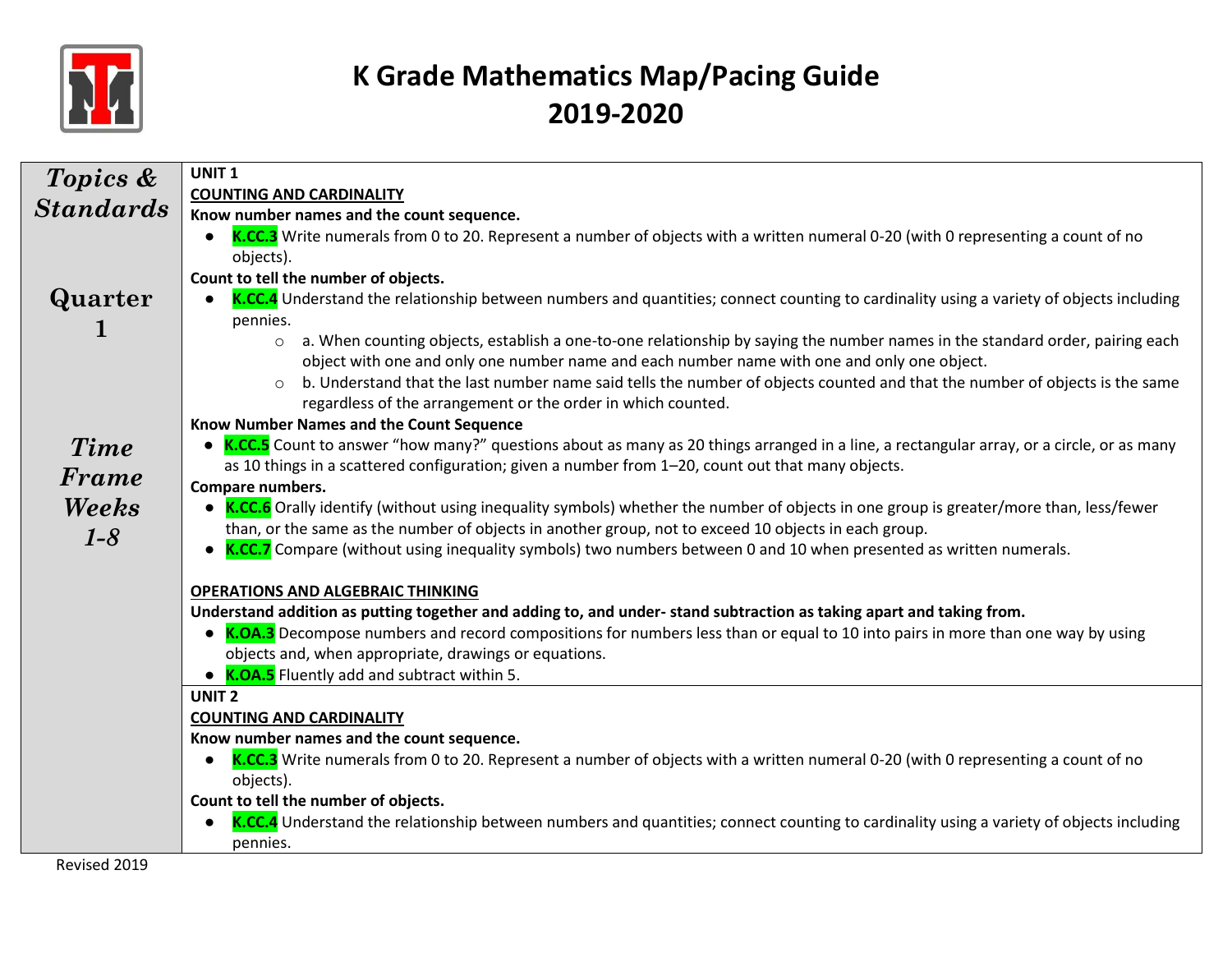|                                               | a. When counting objects, establish a one-to-one relationship by saying the number names in the standard order, pairing each                                 |                                    |                                |  |  |
|-----------------------------------------------|--------------------------------------------------------------------------------------------------------------------------------------------------------------|------------------------------------|--------------------------------|--|--|
|                                               | object with one and only one number name and each number name with one and only one object.                                                                  |                                    |                                |  |  |
| $\circ$                                       | b. Understand that the last number name said tells the number of objects counted and that the number of objects is the same                                  |                                    |                                |  |  |
|                                               | regardless of the arrangement or the order in which counted.                                                                                                 |                                    |                                |  |  |
|                                               | K.CC.5 Count to answer "how many?" questions about as many as 20 things arranged in a line, a rectangular array, or a circle, or as many                     |                                    |                                |  |  |
|                                               | as 10 things in a scattered configuration; given a number from 1-20, count out that many objects.                                                            |                                    |                                |  |  |
|                                               |                                                                                                                                                              |                                    |                                |  |  |
| <b>OPERATIONS AND ALGEBRAIC THINKING</b>      |                                                                                                                                                              |                                    |                                |  |  |
|                                               | Understand addition as putting together and adding to, and under-stand subtraction as taking apart and taking from.                                          |                                    |                                |  |  |
|                                               | • K.OA.3 Decompose numbers and record compositions for numbers less than or equal to 10 into pairs in more than one way by using                             |                                    |                                |  |  |
|                                               | objects and, when appropriate, drawings or equations.                                                                                                        |                                    |                                |  |  |
| <b>MATH PRACTICE STANDARDS</b>                |                                                                                                                                                              |                                    |                                |  |  |
|                                               | Make sense of problems and persevere in solving them.                                                                                                        |                                    |                                |  |  |
| Reason abstractly and quantitatively.         |                                                                                                                                                              |                                    |                                |  |  |
|                                               | Construct viable arguments and critique the reasoning of others.                                                                                             |                                    |                                |  |  |
| Model with mathematics.                       |                                                                                                                                                              |                                    |                                |  |  |
| Use appropriate tools strategically.          |                                                                                                                                                              |                                    |                                |  |  |
| Attend to precision.                          |                                                                                                                                                              |                                    |                                |  |  |
|                                               |                                                                                                                                                              |                                    |                                |  |  |
| Look for and make use of structure.           |                                                                                                                                                              |                                    |                                |  |  |
|                                               | Look for and express regularity in repeated reasoning.                                                                                                       |                                    |                                |  |  |
|                                               |                                                                                                                                                              | <b>MAJOR SUPPORTING ADDITIONAL</b> |                                |  |  |
|                                               | Students should spend the majority of learning on the major work of the grade level; which should account for at least 65% of the academic year (Achieve the |                                    |                                |  |  |
|                                               | core, n.d.). Major content should be emphasized via a greater number of days of instruction, depth and mastery.                                              |                                    |                                |  |  |
|                                               |                                                                                                                                                              |                                    |                                |  |  |
|                                               | Daily Spiral Review will be incorporated through a combination of computer based i-Ready lessons, math journal activities, skill based                       |                                    |                                |  |  |
| reviews and group projects and/or activities. |                                                                                                                                                              |                                    |                                |  |  |
|                                               |                                                                                                                                                              |                                    |                                |  |  |
|                                               | Spiral Review: Review PK number sense skills: Build perceptual subitizing (ability to identify the number name to a visual: dice model, dot                  |                                    |                                |  |  |
|                                               | card); Visually identify more and less in quantity when the difference is substantial;                                                                       |                                    |                                |  |  |
| Assessment                                    | <b>Key Concepts and Skills</b>                                                                                                                               | Curriculum &                       | <b>Key Concept tools &amp;</b> |  |  |
| (Evidence)                                    |                                                                                                                                                              | <b>Textbook Resources</b>          | practices                      |  |  |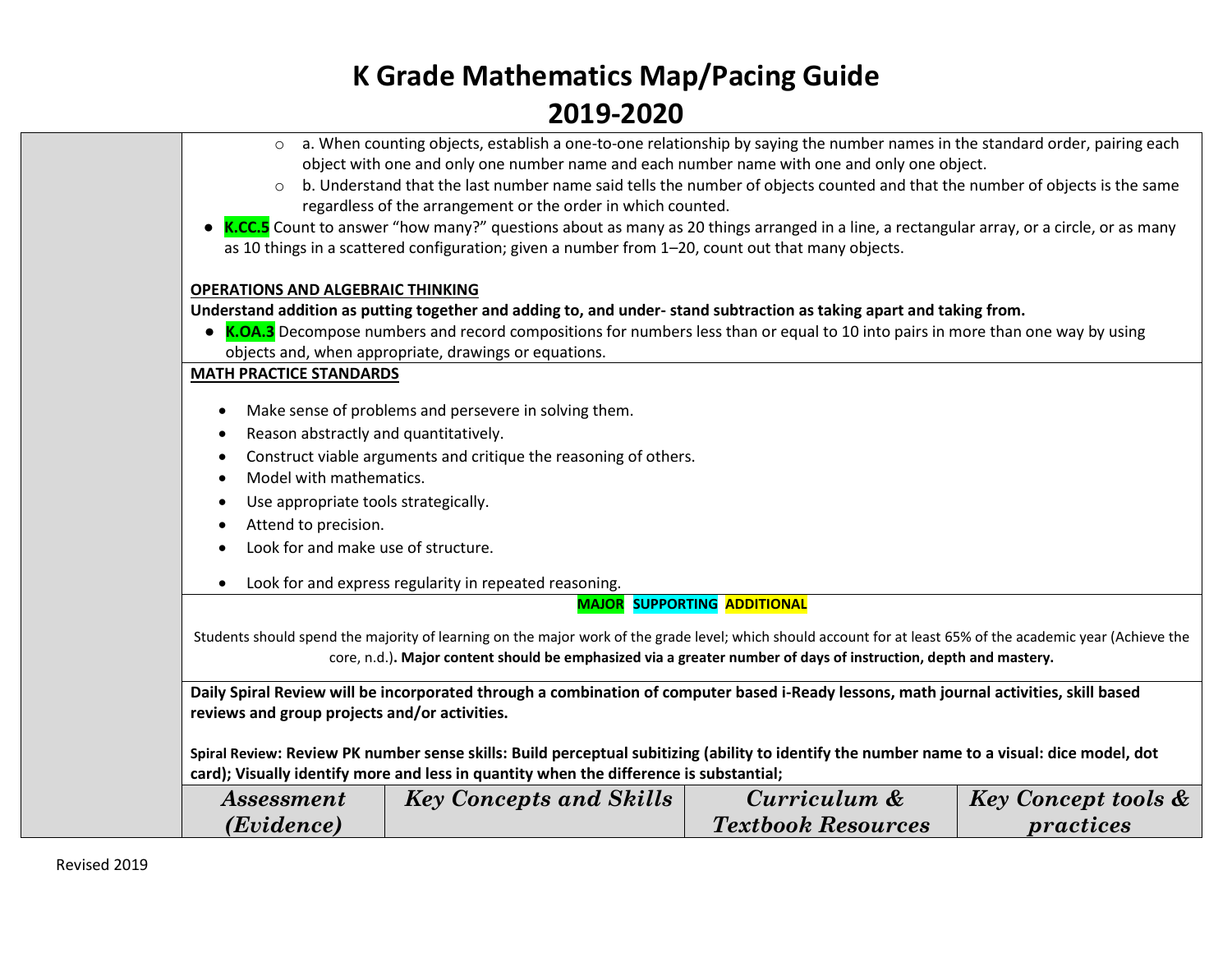|                  | <b>Ready Ohio Math</b>                                                                                                                  | Know number names and the count           | <b>Ready Ohio</b>                      | <b>Available on Teacher Toolbox:</b>       |
|------------------|-----------------------------------------------------------------------------------------------------------------------------------------|-------------------------------------------|----------------------------------------|--------------------------------------------|
|                  | <b>Assessment Resources</b>                                                                                                             | sequence.                                 | Unit 1 Counting and Cardinality,       | <b>Interactive Tutorials</b><br>$\bullet$  |
|                  |                                                                                                                                         | Count fluently to 100 orally<br>$\circ$   | <b>Numbers 1-5</b>                     | Prerequisite Ready Lessons<br>$\bullet$    |
|                  | ·Lesson Quiz                                                                                                                            | Count to tell the number of objects.<br>➤ | Lesson 0: Lessons for the first 5 days | Tools for Instruction<br>$\bullet$         |
|                  | • i-Ready Diagnostic                                                                                                                    | Model numbers with<br>$\bigcirc$          | Lesson 1: Understanding Counting       | <b>Math Center Activities</b><br>$\bullet$ |
|                  | (fall, winter, spring)                                                                                                                  | symbols                                   | Lesson 2: Count 1, 2, and 3            | Think-Share-Compare<br>$\bullet$           |
|                  | • Unit Interim                                                                                                                          | Make connections of                       | Lesson 3: Count 4                      | Routine (under Program                     |
|                  | Assessment or i-Ready                                                                                                                   | number and quantity                       | Lesson 4: Count 5                      | Implementation)                            |
|                  | <b>Standards Mastery</b>                                                                                                                | 1 to 1 correspondence of<br>$\circ$       | Lesson 5: Compare within 5             | Ready-Central<br>$\bullet$                 |
|                  | · Unit Self-check                                                                                                                       | objects                                   | Lesson 6: Make 3, 4, and 5             | (Instructional Best                        |
|                  |                                                                                                                                         | Make sense of a number, its<br>$\circ$    |                                        | <b>Practices Videos</b>                    |
|                  |                                                                                                                                         | value, and its relationship to            | Unit 2 Counting and Cardinality,       | http://readycentral.com/<br>$\bullet$      |
|                  |                                                                                                                                         | the next highest number                   | <b>Numbers 6-9</b>                     | Journals / Provisional<br>$\bullet$        |
|                  |                                                                                                                                         | Show an amount using                      | Lesson 7: Count 6 and 7                | Writing                                    |
|                  |                                                                                                                                         | objects, drawings and                     | Lesson 8: Make 6 and 7                 | <b>Math Models</b>                         |
|                  |                                                                                                                                         | symbols                                   |                                        | <b>Discourse Cards</b>                     |
|                  |                                                                                                                                         | Compare numbers.<br>⋗                     | <b>Other Resources:</b>                | Non-linguistic<br>$\bullet$                |
|                  |                                                                                                                                         |                                           | Achieve the Core<br>$\bullet$          | representations                            |
|                  |                                                                                                                                         |                                           | https://achievethecore.org/cate        | <b>Resource Selector Tool</b><br>$\bullet$ |
|                  |                                                                                                                                         |                                           | gory/854/mathematics-lessons           | (under Program                             |
|                  |                                                                                                                                         |                                           | <b>ODE Model Curriculum</b>            | Implementation)                            |
|                  |                                                                                                                                         |                                           | Resources                              |                                            |
|                  |                                                                                                                                         |                                           | https://education.ohio.gov/Topi        |                                            |
|                  |                                                                                                                                         |                                           | cs/Learning-in-                        |                                            |
|                  |                                                                                                                                         |                                           | <b>Ohio/Mathematics</b>                |                                            |
| Topics &         | <b>UNIT 2 CONTINUED</b>                                                                                                                 |                                           |                                        |                                            |
| <b>Standards</b> | <b>COUNTING AND CARDINALITY</b>                                                                                                         |                                           |                                        |                                            |
|                  | Know number names and the count sequence.                                                                                               |                                           |                                        |                                            |
|                  | K.CC.3 Write numerals from 0 to 20. Represent a number of objects with a written numeral 0-20 (with 0 representing a count of no        |                                           |                                        |                                            |
|                  | objects).<br>Count to tell the number of objects.                                                                                       |                                           |                                        |                                            |
| Quarter          | K.CC.4 Understand the relationship between numbers and quantities; connect counting to cardinality using a variety of objects including |                                           |                                        |                                            |
|                  | pennies.                                                                                                                                |                                           |                                        |                                            |
| $\bf{2}$         | a. When counting objects, establish a one-to-one relationship by saying the number names in the standard order, pairing each<br>$\circ$ |                                           |                                        |                                            |
|                  |                                                                                                                                         |                                           |                                        |                                            |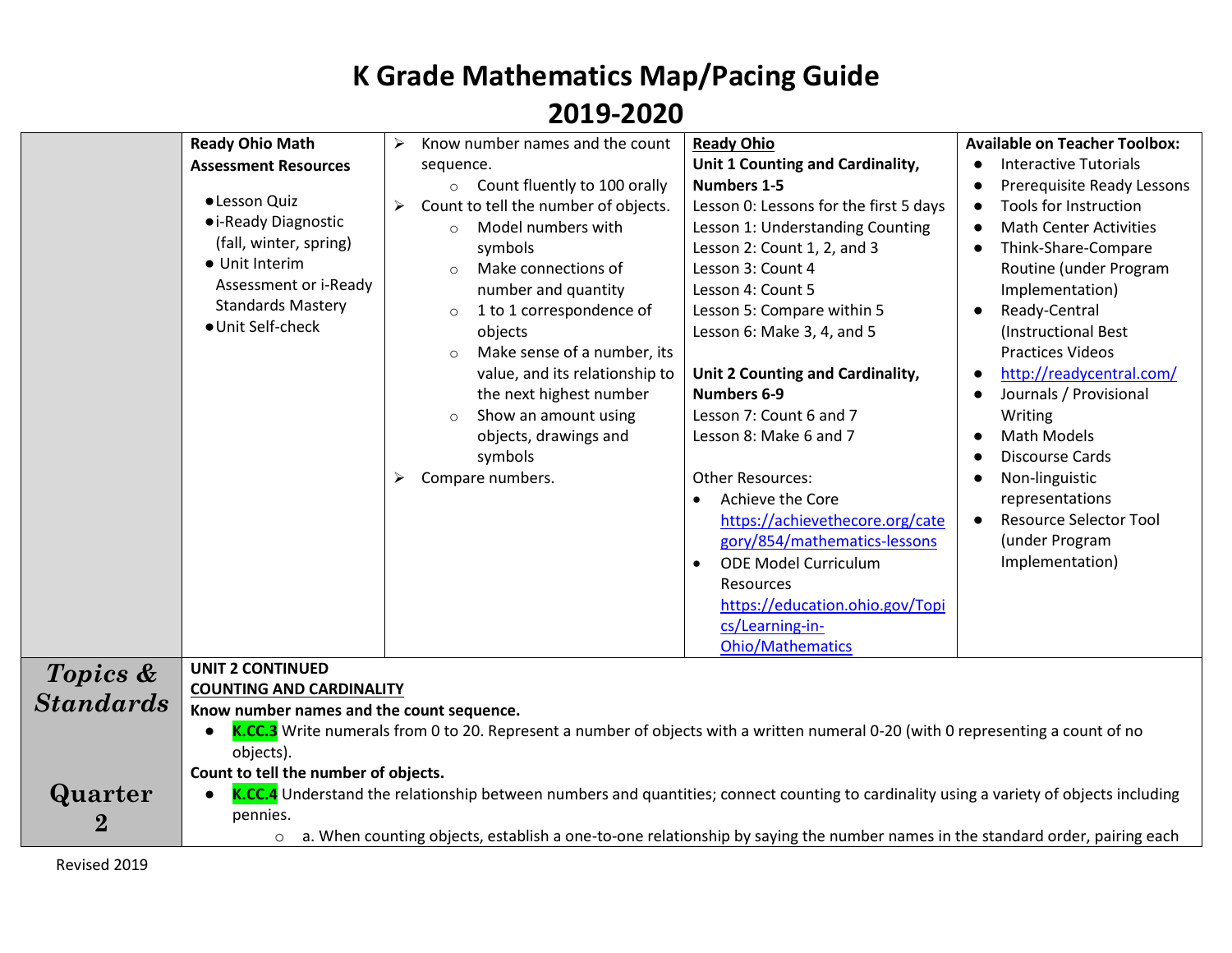|             | object with one and only one number name and each number name with one and only one object.                                                                                                            |
|-------------|--------------------------------------------------------------------------------------------------------------------------------------------------------------------------------------------------------|
|             | b. Understand that the last number name said tells the number of objects counted and that the number of objects is the same<br>$\circ$                                                                 |
|             | regardless of the arrangement or the order in which counted.                                                                                                                                           |
| <b>Time</b> | • K.CC.5 Count to answer "how many?" questions about as many as 20 things arranged in a line, a rectangular array, or a circle, or as many                                                             |
| Frame       | as 10 things in a scattered configuration; given a number from 1-20, count out that many objects.                                                                                                      |
| Weeks 1-8   | <b>OPERATIONS AND ALGEBRAIC THINKING</b>                                                                                                                                                               |
|             | Understand addition as putting together and adding to, and under-stand subtraction as taking apart and taking from.                                                                                    |
|             | K.OA.3 Decompose numbers and record compositions for numbers less than or equal to 10 into pairs in more than one way by using objects                                                                 |
|             | and, when appropriate, drawings or equations.                                                                                                                                                          |
|             |                                                                                                                                                                                                        |
|             | <b>UNIT3</b>                                                                                                                                                                                           |
|             | <b>COUNTING AND CARDINALITY</b>                                                                                                                                                                        |
|             | Know number names and the count sequence.                                                                                                                                                              |
|             | K.CC.3 Write numerals from 0 to 20. Represent a number of objects with a written numeral 0-20 (with 0 representing a count of no                                                                       |
|             | objects).                                                                                                                                                                                              |
|             | Count to tell the number of objects.                                                                                                                                                                   |
|             | K.CC.4 Understand the relationship between numbers and quantities; connect counting to cardinality using a variety of objects including                                                                |
|             | pennies.                                                                                                                                                                                               |
|             | a. When counting objects, establish a one-to-one relationship by saying the number names in the standard order, pairing each<br>$\circ$                                                                |
|             | object with one and only one number name and each number name with one and only one object.                                                                                                            |
|             | b. Understand that the last number name said tells the number of objects counted and that the number of objects is the same<br>$\circ$<br>regardless of the arrangement or the order in which counted. |
|             | o c. Understand that each successive number name refers to a quantity that is one larger.                                                                                                              |
|             | • K.CC.5 Count to answer "how many?" questions about as many as 20 things arranged in a line, a rectangular array, or a circle, or as many                                                             |
|             | as 10 things in a scattered configuration; given a number from 1-20, count out that many objects.                                                                                                      |
|             | Compare numbers.                                                                                                                                                                                       |
|             | • K.CC.6 Orally identify (without using inequality symbols) whether the number of objects in one group is greater/more than, less/fewer                                                                |
|             | than, or the same as the number of objects in another group, not to exceed 10 objects in each group.                                                                                                   |
|             | • K.CC.7 Compare (without using inequality symbols) two numbers between 0 and 10 when presented as written numerals.                                                                                   |
|             | <b>OPERATIONS AND ALGEBRAIC THINKING</b>                                                                                                                                                               |
|             | Understand addition as putting together and adding to, and under-stand subtraction as taking apart and taking from.                                                                                    |
|             | • K.OA.3 Decompose numbers and record compositions for numbers less than or equal to 10 into pairs in more than one way by using                                                                       |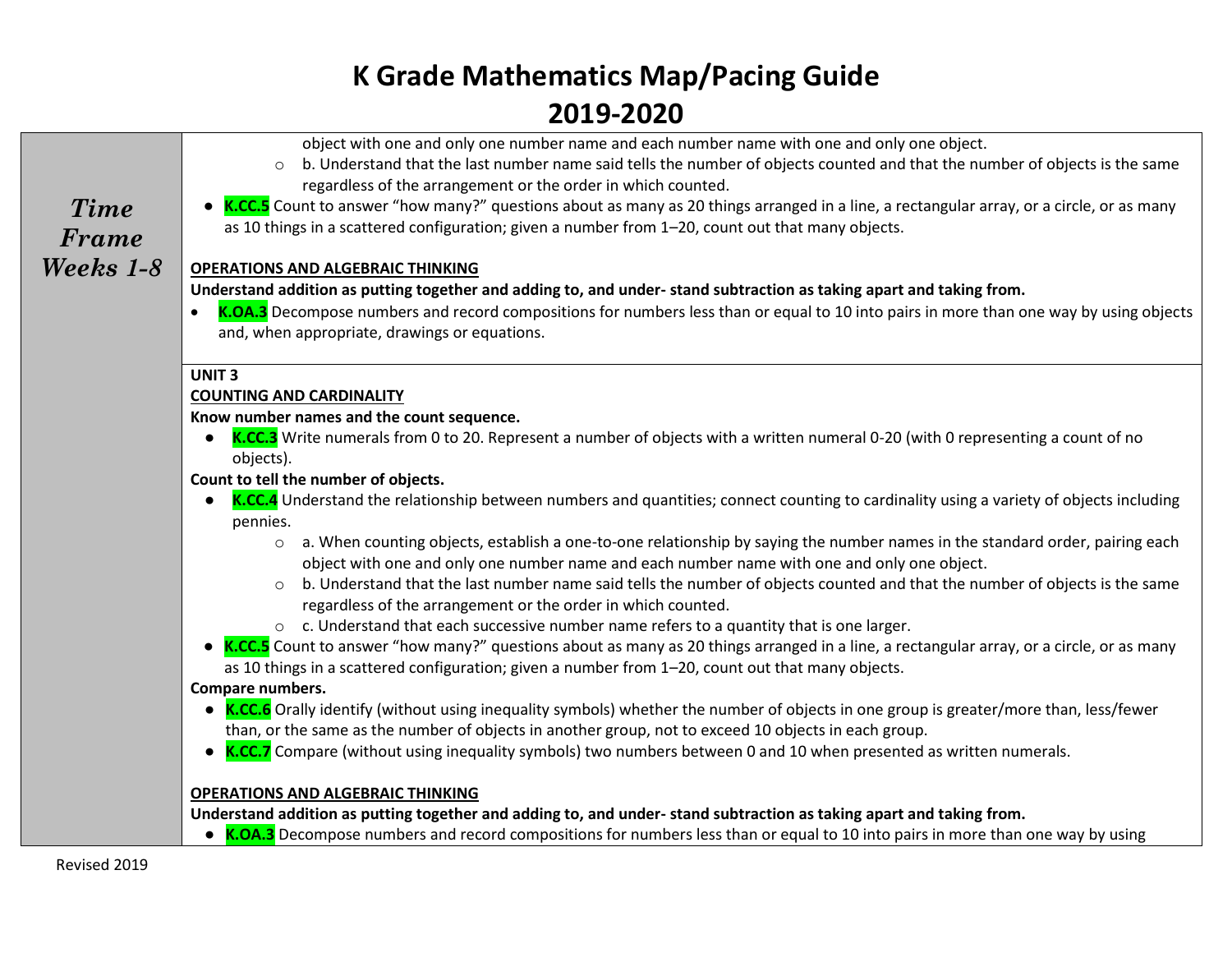| ZUIJ-ZUZU                                     |                                                                                                                                                              |                                          |                                            |
|-----------------------------------------------|--------------------------------------------------------------------------------------------------------------------------------------------------------------|------------------------------------------|--------------------------------------------|
| objects                                       |                                                                                                                                                              |                                          |                                            |
| and, when appropriate, drawings or equations. |                                                                                                                                                              |                                          |                                            |
|                                               | K.OA.4 For any number from 1 to 9, find the number that makes 10 when added to the given number, e.g., by using objects or drawings,                         |                                          |                                            |
|                                               | and record the answer with a drawing or, when appropriate, an equation.                                                                                      |                                          |                                            |
|                                               |                                                                                                                                                              | <b>MAJOR SUPPORTING ADDITIONAL</b>       |                                            |
|                                               | Students should spend the majority of learning on the major work of the grade level; which should account for at least 65% of the academic year (Achieve the |                                          |                                            |
|                                               | core, n.d.). Major content should be emphasized via a greater number of days of instruction, depth and mastery.                                              |                                          |                                            |
|                                               | Daily Spiral Review will be incorporated through a combination of computer based i-Ready lessons, math journal activities, skill based                       |                                          |                                            |
| reviews and group projects and/or activities. |                                                                                                                                                              |                                          |                                            |
|                                               |                                                                                                                                                              |                                          |                                            |
| Spiral Review: K.CC.3, K.CC.4, K.CC.6         |                                                                                                                                                              |                                          |                                            |
|                                               | Write numerals (1-20); Represent a number of objects with a numeral; Count using one-to-one correspondence (0-20); Understand the relationship               |                                          |                                            |
|                                               | between number and quantity by tagging to count objects; Compare quantities up to 10 objects in each group.                                                  |                                          |                                            |
| <i>Assessment</i>                             | <b>Key Concepts and Skills</b>                                                                                                                               | Curriculum &                             | <b>Key Concept tools &amp;</b>             |
| (Evidence)                                    |                                                                                                                                                              | <b>Textbook Resources</b>                | practices                                  |
| <b>Ready Ohio Math</b>                        | Know number names and the count<br>$\blacktriangleright$                                                                                                     | <b>Ready Ohio</b>                        | <b>Available on Teacher Toolbox:</b>       |
| <b>Assessment Resources</b>                   | sequence.                                                                                                                                                    | Unit 2 Continued - Counting and          | <b>Interactive Tutorials</b>               |
|                                               | o Count fluently to 100 orally                                                                                                                               | <b>Cardinality, Numbers 6-9</b>          | Prerequisite Ready Lessons                 |
| · Lesson Quiz                                 | Count to tell the number of objects.<br>➤                                                                                                                    | Lesson 9: Count 8 and 9                  | <b>Tools for Instruction</b>               |
| • i-Ready Diagnostic                          | Model numbers with<br>$\circ$                                                                                                                                | Lesson 10: Make 8 and 9                  | <b>Math Center Activities</b><br>$\bullet$ |
| (fall, winter, spring)                        | symbols                                                                                                                                                      |                                          | Think-Share-Compare<br>$\bullet$           |
| • Unit Interim                                | Make connections of<br>$\circ$                                                                                                                               | Unit 3 Counting and Cardinality,         | Routine (under Program                     |
| Assessment or i-Ready                         | number and quantity                                                                                                                                          | Numbers to 10                            | Implementation)                            |
| <b>Standards Mastery</b>                      | 1 to 1 correspondence of<br>$\circ$                                                                                                                          | Lesson 11: Count 10                      | Ready-Central                              |
| · Unit Self-check                             | objects                                                                                                                                                      | Lesson 12: Compare within 10             | (Instructional Best                        |
|                                               | Make sense of a number, its<br>$\circ$                                                                                                                       | Lesson 13: Make 10                       | <b>Practices Videos</b>                    |
|                                               | value, and its relationship to                                                                                                                               |                                          | http://readycentral.com/<br>$\bullet$      |
|                                               | the next highest number                                                                                                                                      |                                          | Journals / Provisional                     |
|                                               | Show an amount using<br>$\circ$                                                                                                                              | <b>Other Resources:</b>                  | Writing                                    |
|                                               | objects, drawings and                                                                                                                                        | Achieve the Core                         | <b>Math Models</b>                         |
|                                               | symbols                                                                                                                                                      | https://achievethecore.org/cate          | <b>Discourse Cards</b>                     |
|                                               | Break down numbers into parts; all                                                                                                                           | gory/854/mathematics-lessons             | Non-linguistic<br>$\bullet$                |
|                                               | possible combinations with objects,                                                                                                                          | <b>ODE Model Curriculum</b><br>$\bullet$ | representations                            |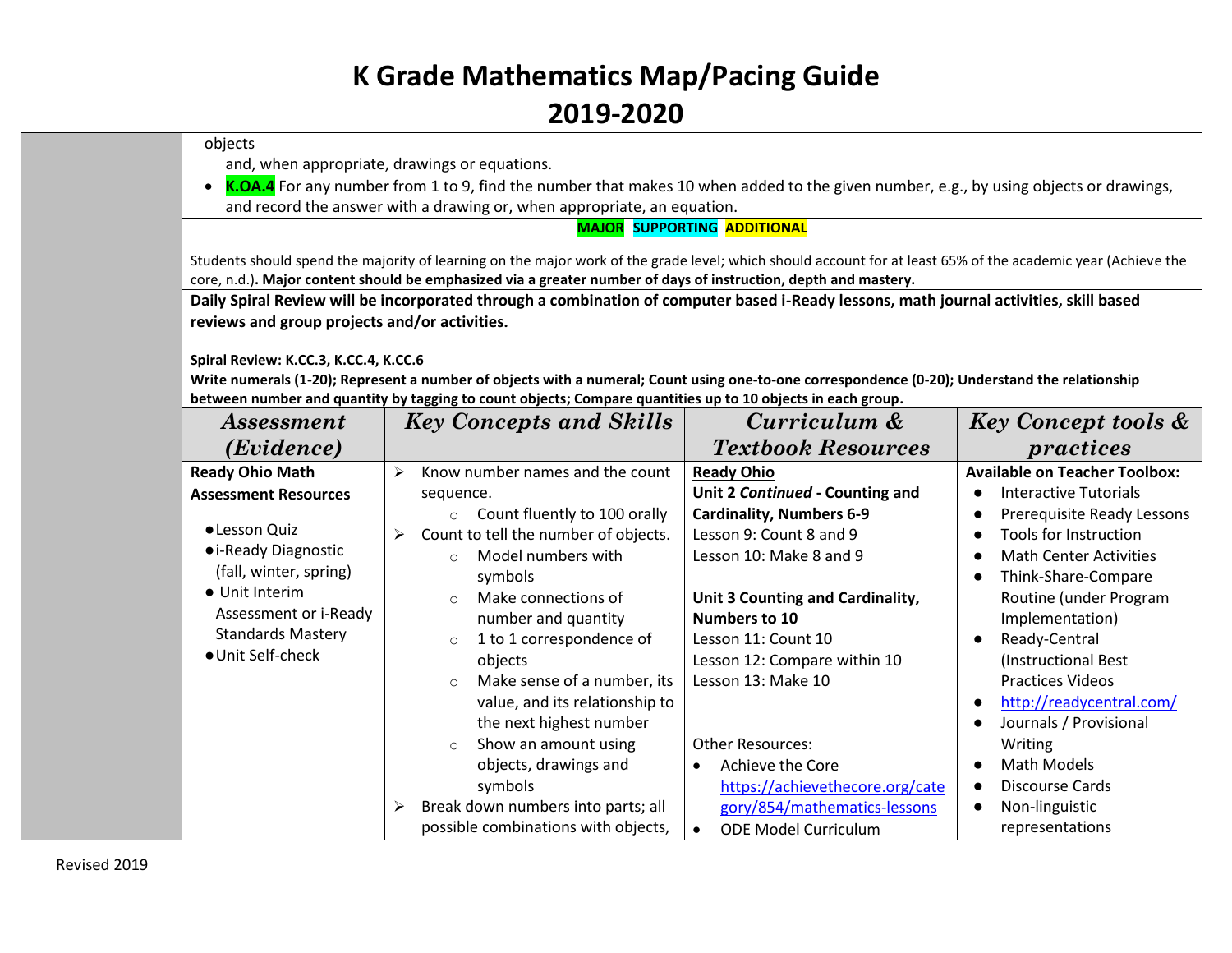|                   | drawings, and equations<br>Make ten with numbers 1-9 (1 and<br>9, 2 and 8 et.al); model with<br>drawings and equations<br>Understand addition as putting<br>➤<br>together and adding to, and<br>understand subtraction as taking<br>apart and taking from.                                                                                                                                                                                   | Resources<br>https://education.ohio.gov/Topi<br>cs/Learning-in-<br><b>Ohio/Mathematics</b> | <b>Resource Selector Tool</b><br>$\bullet$<br>(under Program<br>Implementation) |  |  |
|-------------------|----------------------------------------------------------------------------------------------------------------------------------------------------------------------------------------------------------------------------------------------------------------------------------------------------------------------------------------------------------------------------------------------------------------------------------------------|--------------------------------------------------------------------------------------------|---------------------------------------------------------------------------------|--|--|
| Topic &           | <b>UNIT4</b><br><b>OPERATIONS AND ALGEBRAIC THINKING</b>                                                                                                                                                                                                                                                                                                                                                                                     |                                                                                            |                                                                                 |  |  |
| <b>Standard</b>   | Understand addition as putting together and adding to, and under-stand subtraction as taking apart and taking from.                                                                                                                                                                                                                                                                                                                          |                                                                                            |                                                                                 |  |  |
| <b>Quarter 3</b>  | K.OA.1 Represent addition and subtraction with objects, fingers, mental images, drawings, sounds (e.g., claps), acting out situations,<br>$\bullet$<br>verbal explanations, expressions, or equations - with numbers 10 and less<br>K.OA.2 Solve addition and subtraction word problems, and add and subtract within 10, e.g., by using objects or drawings to represent<br>the problem.<br><b>K.OA.5</b> Fluently add and subtract within 5 |                                                                                            |                                                                                 |  |  |
| <b>Time Frame</b> | <b>UNIT 5</b><br>NUMBERS AND OPERATIONS IN BASE TEN                                                                                                                                                                                                                                                                                                                                                                                          |                                                                                            |                                                                                 |  |  |
| Weeks 1-10        | Work with numbers 11-19 to gain foundations for place value.                                                                                                                                                                                                                                                                                                                                                                                 |                                                                                            |                                                                                 |  |  |
|                   | K.NBT.1 Compose and decompose numbers from 11 to 19 into ten ones and some further ones, e.g., by using objects or drawings, and<br>$\bullet$                                                                                                                                                                                                                                                                                                |                                                                                            |                                                                                 |  |  |
|                   | record each composition or decomposition by a drawing or equation (e.g., 18 = 10 + 8); understand that these numbers are composed<br>of ten ones and one, two, three, four, five, six, seven, eight, or nine ones.                                                                                                                                                                                                                           |                                                                                            |                                                                                 |  |  |
|                   |                                                                                                                                                                                                                                                                                                                                                                                                                                              |                                                                                            |                                                                                 |  |  |
|                   | <b>COUNTING AND CARDINALITY</b><br>Know number names and the count sequence.                                                                                                                                                                                                                                                                                                                                                                 |                                                                                            |                                                                                 |  |  |
|                   | • K.CC.1 Count to 100 by ones and by tens.                                                                                                                                                                                                                                                                                                                                                                                                   |                                                                                            |                                                                                 |  |  |
|                   | • <b>K.CC.2</b> Count forward within 100 beginning from any given number other than 1.                                                                                                                                                                                                                                                                                                                                                       |                                                                                            |                                                                                 |  |  |
|                   | • K.CC.3 Write numerals from 0 to 20. Represent a number of objects with a written numeral 0-20 (with 0 representing a count of no<br>objects).                                                                                                                                                                                                                                                                                              |                                                                                            |                                                                                 |  |  |
|                   | Count to tell the number of objects.                                                                                                                                                                                                                                                                                                                                                                                                         |                                                                                            |                                                                                 |  |  |
|                   | • K.CC.5 Count to answer "how many?" questions about as many as 20 things arranged in a line, a rectangular array, or a circle, or as                                                                                                                                                                                                                                                                                                        |                                                                                            |                                                                                 |  |  |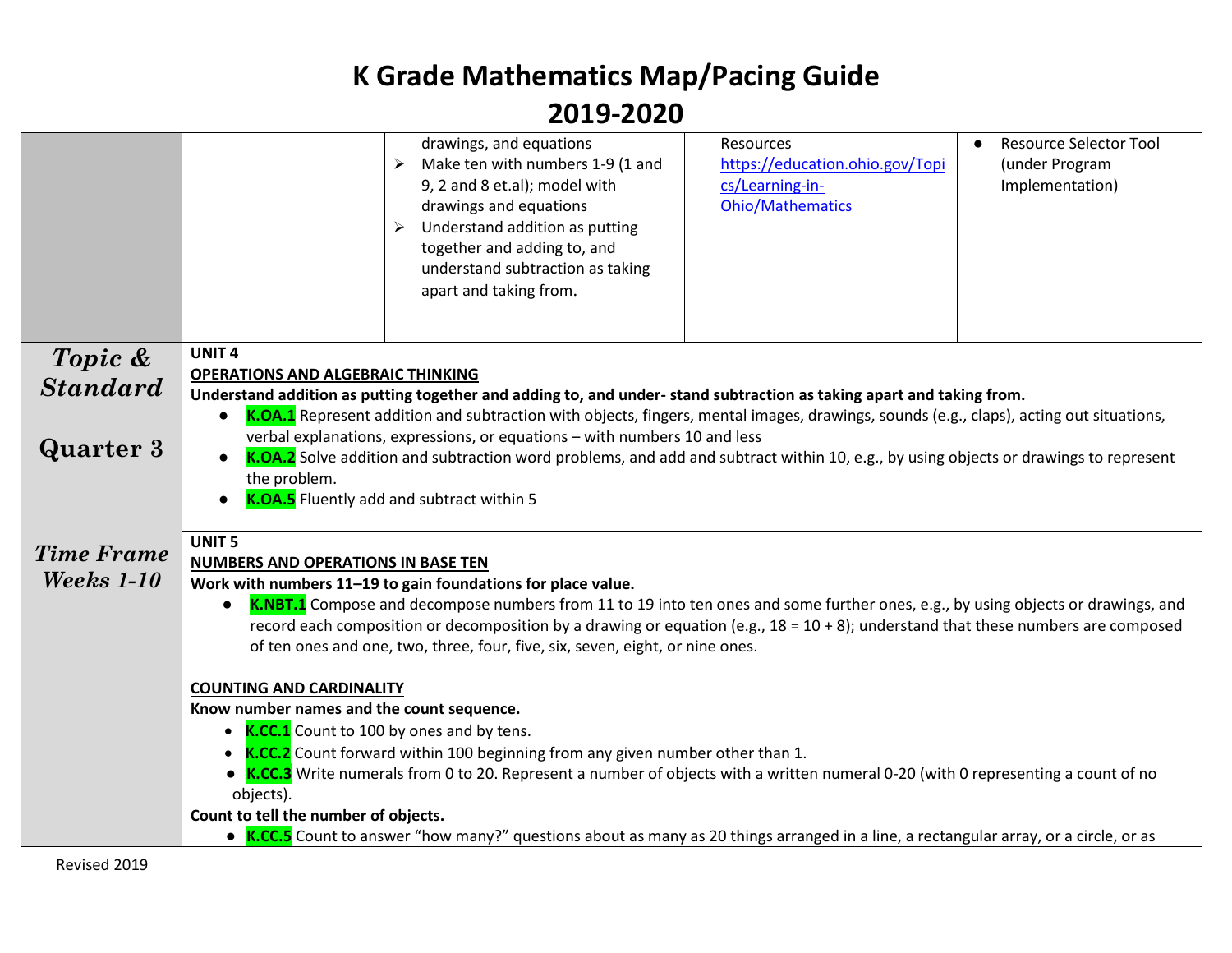many as 10 things in a scattered configuration; given a number from 1–20, count out that many objects.

**MAJOR SUPPORTING ADDITIONAL**

Students should spend the majority of learning on the major work of the grade level; which should account for at least 65% of the academic year (Achieve the core, n.d.)**. Major content should be emphasized via a greater number of days of instruction, depth and mastery.**

**Daily Spiral Review will be incorporated through a combination of computer based i-Ready lessons, math journal activities, skill based reviews and group projects and/or activities.** 

**Spiral Review: K.CC.3, K.CC.4, K.OA.3, K.OA.4**

**Know number names and the count sequence (0-20); Compose and decompose numbers: record compositions for numbers less than or equal to 10 into pairs in more than one way by using objects; For any number from 1 to 9, find the number that makes 10 when added to the given number, e.g., by using objects or drawings, and record the answer with a drawing or, when appropriate, an equation.**

| <i>Assessment</i>                                                                                                                                                                         | <b>Key Concepts and Skills</b>                                                                                                                                                                                                                                                                                                                                                                                                                                                                                                                                                                       | Curriculum &                                                                                                                                                                                                                                                                                                                                                                                                                                                                                                     | <b>Key Concept tools &amp;</b>                                                                                                                                                                                                                                                                                                                                                                                                       |
|-------------------------------------------------------------------------------------------------------------------------------------------------------------------------------------------|------------------------------------------------------------------------------------------------------------------------------------------------------------------------------------------------------------------------------------------------------------------------------------------------------------------------------------------------------------------------------------------------------------------------------------------------------------------------------------------------------------------------------------------------------------------------------------------------------|------------------------------------------------------------------------------------------------------------------------------------------------------------------------------------------------------------------------------------------------------------------------------------------------------------------------------------------------------------------------------------------------------------------------------------------------------------------------------------------------------------------|--------------------------------------------------------------------------------------------------------------------------------------------------------------------------------------------------------------------------------------------------------------------------------------------------------------------------------------------------------------------------------------------------------------------------------------|
| ( <i>Evidence</i> )                                                                                                                                                                       |                                                                                                                                                                                                                                                                                                                                                                                                                                                                                                                                                                                                      | <b>Textbook Resources</b>                                                                                                                                                                                                                                                                                                                                                                                                                                                                                        | practices                                                                                                                                                                                                                                                                                                                                                                                                                            |
| <b>Ready Ohio Math</b>                                                                                                                                                                    |                                                                                                                                                                                                                                                                                                                                                                                                                                                                                                                                                                                                      | <b>Ready Ohio</b>                                                                                                                                                                                                                                                                                                                                                                                                                                                                                                | <b>Available on Teacher Toolbox:</b>                                                                                                                                                                                                                                                                                                                                                                                                 |
| <b>Assessment Resources</b><br>·Lesson Quiz<br>• i-Ready Diagnostic<br>(fall, winter, spring)<br>• Unit Interim<br>Assessment or i-Ready<br><b>Standards Mastery</b><br>● Unit Self-check | Identify and describe shapes<br>➤<br>(squares, circles, triangles,<br>rectangles, hexagons, cubes, cones,<br>cylinders, and spheres). •<br>Describe, compare, create, and<br>➤<br>compose shapes.<br>Understand the concept of<br>$\circ$<br>classification<br>Use attributes of shapes to<br>$\circ$<br>group or classify<br>Represent/model addition and<br>➤<br>subtraction in various ways<br>Break down numbers into parts<br>➤<br>Make all possible<br>$\circ$<br>combinations with objects,<br>drawings and equations<br>Make ten with numbers 1-9<br>⋗<br>Model with drawings and<br>$\circ$ | <b>Unit 4 Operations and Algebraic</b><br><b>Thinking</b><br>Lesson 14: Understand Addition<br>Lesson 15: Add within 5<br>Lesson 16: Understand Subtraction<br>Lesson 17: Subtract within 5<br>Lesson 18: Add within 10<br>Lesson 19: Subtract within 10<br>Lesson 20: Practice Facts to 5<br>Unit 5 Counting and Cardinality,<br>Numbers 11-100 and Number and<br><b>Operations in Base 10</b><br>Lesson 21: Understand Teen<br><b>Numbers</b><br>Lesson 22: Count Teen Numbers<br>Lesson 23: Make Teen Numbers | <b>Interactive Tutorials</b><br>Prerequisite Ready Lessons<br>Tools for Instruction<br><b>Math Center Activities</b><br>Think-Share-Compare<br>Routine (under Program<br>Implementation)<br>Ready-Central<br>(Instructional Best<br><b>Practices Videos</b><br>http://readycentral.com/<br>Journals / Provisional<br>Writing<br>Math Models<br>Discourse Cards<br>Non-linguistic<br>representations<br><b>Resource Selector Tool</b> |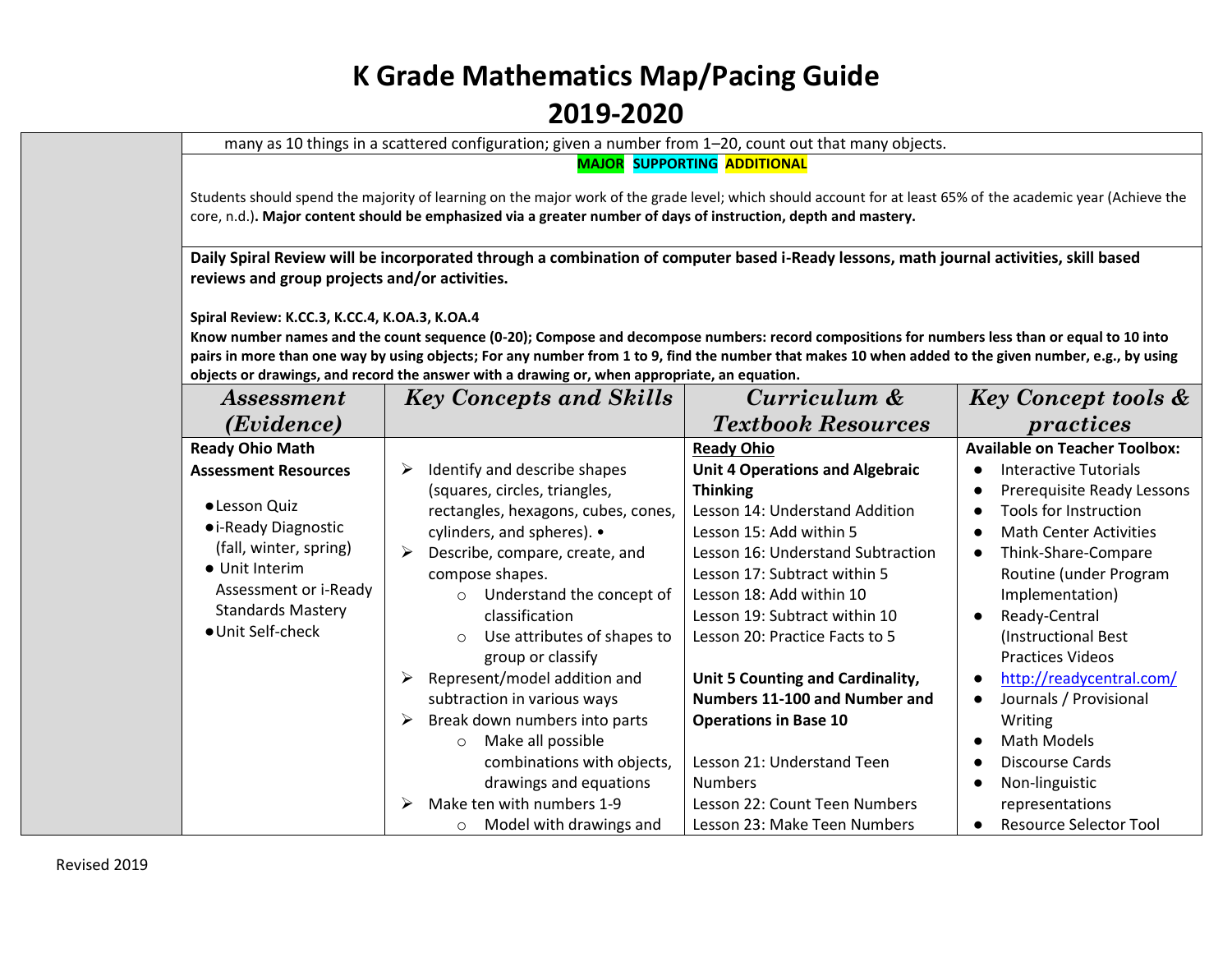|                   |                                                                                                                                                                                                                                                                        | equations                                                                                                                             | Lesson 24: Count to 100 by Tens | (under Program  |
|-------------------|------------------------------------------------------------------------------------------------------------------------------------------------------------------------------------------------------------------------------------------------------------------------|---------------------------------------------------------------------------------------------------------------------------------------|---------------------------------|-----------------|
|                   |                                                                                                                                                                                                                                                                        | Know addition and subtraction<br>➤                                                                                                    | Lesson 25: Count to 100 by Ones | Implementation) |
|                   |                                                                                                                                                                                                                                                                        | facts to 5                                                                                                                            |                                 |                 |
|                   |                                                                                                                                                                                                                                                                        | Build foundation for place value:<br>➤                                                                                                | <b>Other Resources:</b>         |                 |
|                   |                                                                                                                                                                                                                                                                        | Break apart numbers 11-19<br>$\circ$                                                                                                  | Achieve the Core                |                 |
|                   |                                                                                                                                                                                                                                                                        | into groups of ten and                                                                                                                | https://achievethecore.org/cate |                 |
|                   |                                                                                                                                                                                                                                                                        | some more                                                                                                                             | gory/854/mathematics-lessons    |                 |
|                   |                                                                                                                                                                                                                                                                        |                                                                                                                                       | <b>ODE Model Curriculum</b>     |                 |
|                   |                                                                                                                                                                                                                                                                        |                                                                                                                                       | Resources                       |                 |
|                   |                                                                                                                                                                                                                                                                        |                                                                                                                                       | https://education.ohio.gov/Topi |                 |
|                   |                                                                                                                                                                                                                                                                        |                                                                                                                                       | cs/Learning-in-                 |                 |
|                   |                                                                                                                                                                                                                                                                        |                                                                                                                                       | Ohio/Mathematics                |                 |
|                   |                                                                                                                                                                                                                                                                        |                                                                                                                                       |                                 |                 |
| Topic &           | <b>UNIT 6</b>                                                                                                                                                                                                                                                          |                                                                                                                                       |                                 |                 |
| <b>Standard</b>   | <b>MEASUREMENT AND DATA</b>                                                                                                                                                                                                                                            |                                                                                                                                       |                                 |                 |
|                   | Identify, describe, and compare measurable attributes.                                                                                                                                                                                                                 |                                                                                                                                       |                                 |                 |
|                   | $\bullet$                                                                                                                                                                                                                                                              | K.MD.1 Identify and describe measurable attributes (length, weight, and height) of a single object using vocabulary terms such as     |                                 |                 |
|                   | long/short, heavy/light, or tall/short.                                                                                                                                                                                                                                |                                                                                                                                       |                                 |                 |
| <b>Quarter 4</b>  |                                                                                                                                                                                                                                                                        | K.MD.2 Directly compare two objects with a measurable attribute in common, to see which object has "more of"/"less of" the attribute, |                                 |                 |
|                   |                                                                                                                                                                                                                                                                        | and describe the difference. For example, directly compare the heights of two children and describe, one child as taller/shorter.     |                                 |                 |
|                   |                                                                                                                                                                                                                                                                        | Classify objects and count the number of objects in each category.                                                                    |                                 |                 |
|                   | K.MD.3 Classify objects into given categories; count the numbers of objects in each category and sort the categories by count. The<br>number of objects in each category should be less than or equal to ten. Counting and sorting coins should be limited to pennies. |                                                                                                                                       |                                 |                 |
|                   |                                                                                                                                                                                                                                                                        |                                                                                                                                       |                                 |                 |
| <b>Time Frame</b> | UNIT <sub>7</sub>                                                                                                                                                                                                                                                      |                                                                                                                                       |                                 |                 |
| Weeks 1-10        | <b>GEOMETRY</b>                                                                                                                                                                                                                                                        |                                                                                                                                       |                                 |                 |
|                   |                                                                                                                                                                                                                                                                        | Identify and describe shapes (squares, circles, triangles, rectangles, hexagons, cubes, cones, cylinders, and spheres).               |                                 |                 |
|                   | K.G.1 Describe objects in the environment using names of shapes, and describe the relative positions of these objects using terms such<br>$\bullet$                                                                                                                    |                                                                                                                                       |                                 |                 |
|                   | as above, below, beside, in front of, behind, and next to.                                                                                                                                                                                                             |                                                                                                                                       |                                 |                 |
|                   | K.G.2 Correctly name shapes regardless of their orientations or overall size.<br>$\bullet$                                                                                                                                                                             |                                                                                                                                       |                                 |                 |
|                   | K.G.3 Identify shapes as two-dimensional (lying in a plane, "flat") or three-dimensional ("solid").<br>$\bullet$                                                                                                                                                       |                                                                                                                                       |                                 |                 |
|                   |                                                                                                                                                                                                                                                                        |                                                                                                                                       |                                 |                 |
|                   |                                                                                                                                                                                                                                                                        | Describe, analyze, compare, create, and compose shapes.                                                                               |                                 |                 |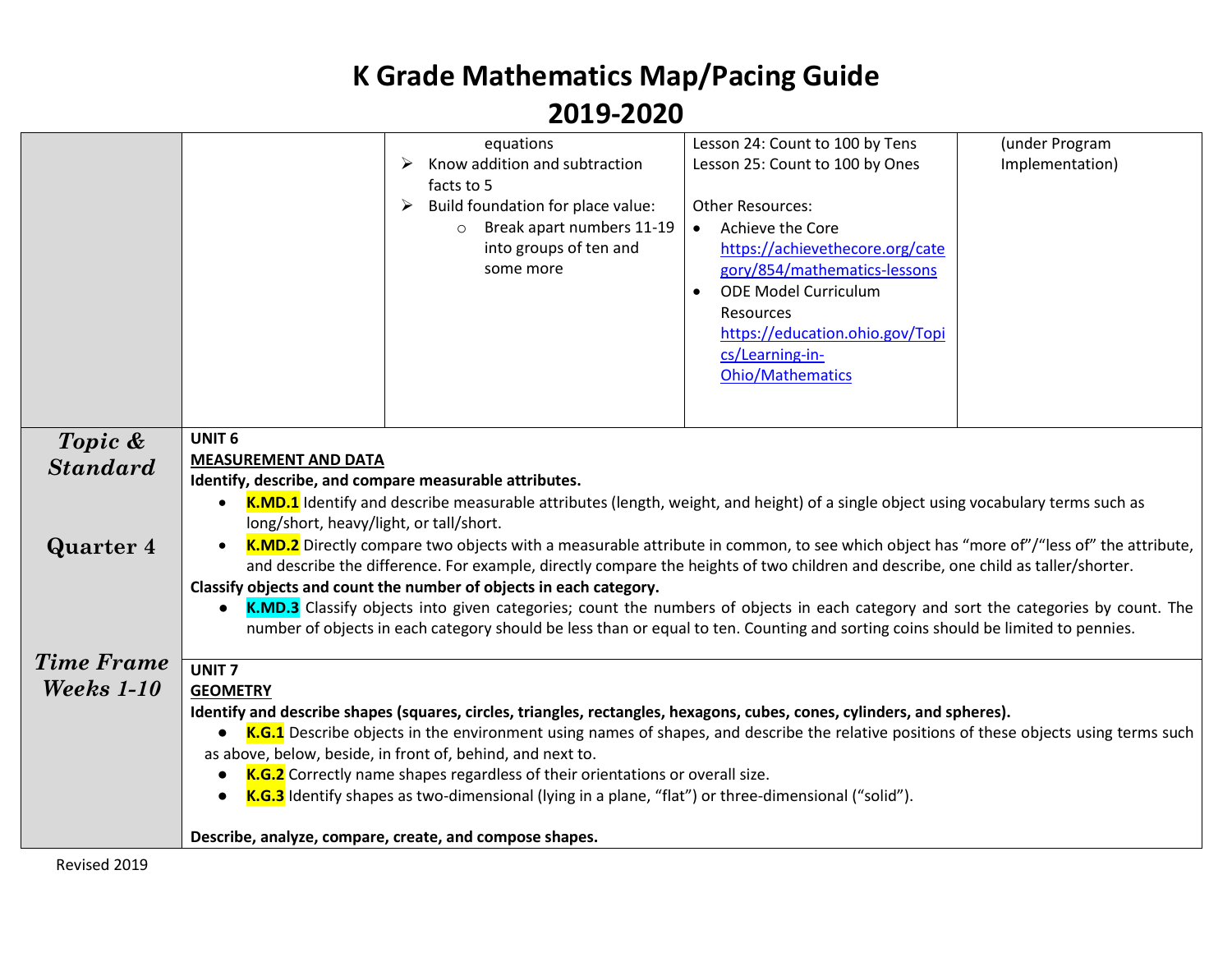| $\bullet$<br>$\bullet$                                                                                                                                                                                              | K.G.4 Describe and compare two- or three-dimensional shapes, in different sizes and orientations, using informal language to describe<br>their commonalities, differences, parts, and other attributes.<br>K.G.5 Model shapes in the world by building shapes from components (e.g., sticks and clay balls) and drawing shapes.                                                                                                                                                                                                                                                                                                                                                                                                                                                                                                                                                                              |                                                                                                                                                                                                                                                                  |                                                                                                                                                                                                                                                                                                                                                                                          |
|---------------------------------------------------------------------------------------------------------------------------------------------------------------------------------------------------------------------|--------------------------------------------------------------------------------------------------------------------------------------------------------------------------------------------------------------------------------------------------------------------------------------------------------------------------------------------------------------------------------------------------------------------------------------------------------------------------------------------------------------------------------------------------------------------------------------------------------------------------------------------------------------------------------------------------------------------------------------------------------------------------------------------------------------------------------------------------------------------------------------------------------------|------------------------------------------------------------------------------------------------------------------------------------------------------------------------------------------------------------------------------------------------------------------|------------------------------------------------------------------------------------------------------------------------------------------------------------------------------------------------------------------------------------------------------------------------------------------------------------------------------------------------------------------------------------------|
| $\bullet$                                                                                                                                                                                                           | K.G.6 Combine simple shapes to form larger shapes.                                                                                                                                                                                                                                                                                                                                                                                                                                                                                                                                                                                                                                                                                                                                                                                                                                                           | <b>MAJOR SUPPORTING ADDITIONAL</b>                                                                                                                                                                                                                               |                                                                                                                                                                                                                                                                                                                                                                                          |
|                                                                                                                                                                                                                     | Students should spend the majority of learning on the major work of the grade level; which should account for at least 65% of the academic year (Achieve the<br>core, n.d.). Major content should be emphasized via a greater number of days of instruction, depth and mastery.                                                                                                                                                                                                                                                                                                                                                                                                                                                                                                                                                                                                                              |                                                                                                                                                                                                                                                                  |                                                                                                                                                                                                                                                                                                                                                                                          |
| reviews and group projects and/or activities.                                                                                                                                                                       | Daily Spiral Review will be incorporated through a combination of computer based i-Ready lessons, math journal activities, skill based<br>Spiral Review: K.CC.1, K.CC.2, K.CC.3, K.CC.4, K.CC.5, K.OA.3, K.OA.4<br>Count forward to 100 by ones and tens; Count forward to 100 starting at any number; Count to answer "how many?" questions about as<br>many as 20 things arranged in a line, a rectangular array, or a circle, or as many as 10 things in a scattered configuration; given a number<br>from 1-20, count out that many objects; ); Compose and decompose numbers and record compositions for numbers less than or equal to 10<br>into pairs in more than one way by using objects; For any number from 1 to 9, find the number that makes 10 when added to the given<br>number, e.g., by using objects or drawings, and record the answer with a drawing or, when appropriate, an equation. |                                                                                                                                                                                                                                                                  |                                                                                                                                                                                                                                                                                                                                                                                          |
| <i>Assessment</i>                                                                                                                                                                                                   | <b>Key Concepts and Skills</b>                                                                                                                                                                                                                                                                                                                                                                                                                                                                                                                                                                                                                                                                                                                                                                                                                                                                               | Curriculum &                                                                                                                                                                                                                                                     | <b>Key Concept tools &amp;</b>                                                                                                                                                                                                                                                                                                                                                           |
| (Evidence)                                                                                                                                                                                                          |                                                                                                                                                                                                                                                                                                                                                                                                                                                                                                                                                                                                                                                                                                                                                                                                                                                                                                              | <b>Textbook Resources</b>                                                                                                                                                                                                                                        | practices                                                                                                                                                                                                                                                                                                                                                                                |
| <b>Ready Ohio Math</b><br><b>Assessment Resources</b><br>·Lesson Quiz<br>• i-Ready Diagnostic<br>(fall, winter, spring)<br>• Unit Interim<br>Assessment or i-Ready<br><b>Standards Mastery</b><br>· Unit Self-check | Identify, describe, and compare<br>➤<br>measurable attributes.<br>Describe positions of shapes<br>$\circ$<br>using appropriate language<br>Classify objects and count the<br>➤<br>number of objects in each category<br>Identify and describe shapes<br>(squares, circles, triangles,<br>rectangles, hexagons, cubes, cones,<br>cylinders, and spheres).<br>Describe, compare, create, and<br>➤<br>compose shapes.                                                                                                                                                                                                                                                                                                                                                                                                                                                                                           | <b>Ready Ohio</b><br><b>Unit 6 Measurement and Data</b><br>Lesson 26: Compare Length<br>Lesson 27: Compare Weight<br>Lesson 28: Compare Objects<br><b>Ready Ohio</b><br><b>Unit 7 Geometry</b><br>Lesson 29: See Position and<br>Shape<br>Lesson 30: Name Shapes | <b>Available on Teacher Toolbox:</b><br><b>Interactive Tutorials</b><br>Prerequisite Ready Lessons<br>Tools for Instruction<br>$\bullet$<br><b>Math Center Activities</b><br>Think-Share-Compare Routine<br>(under Program<br>Implementation)<br>Ready-Central (Instructional<br><b>Best Practices Videos</b><br>http://readycentral.com/<br>$\bullet$<br>Journals / Provisional Writing |
|                                                                                                                                                                                                                     | Understand the difference between<br>➤                                                                                                                                                                                                                                                                                                                                                                                                                                                                                                                                                                                                                                                                                                                                                                                                                                                                       | Lesson 31: Compare Shapes                                                                                                                                                                                                                                        | <b>Math Models</b>                                                                                                                                                                                                                                                                                                                                                                       |